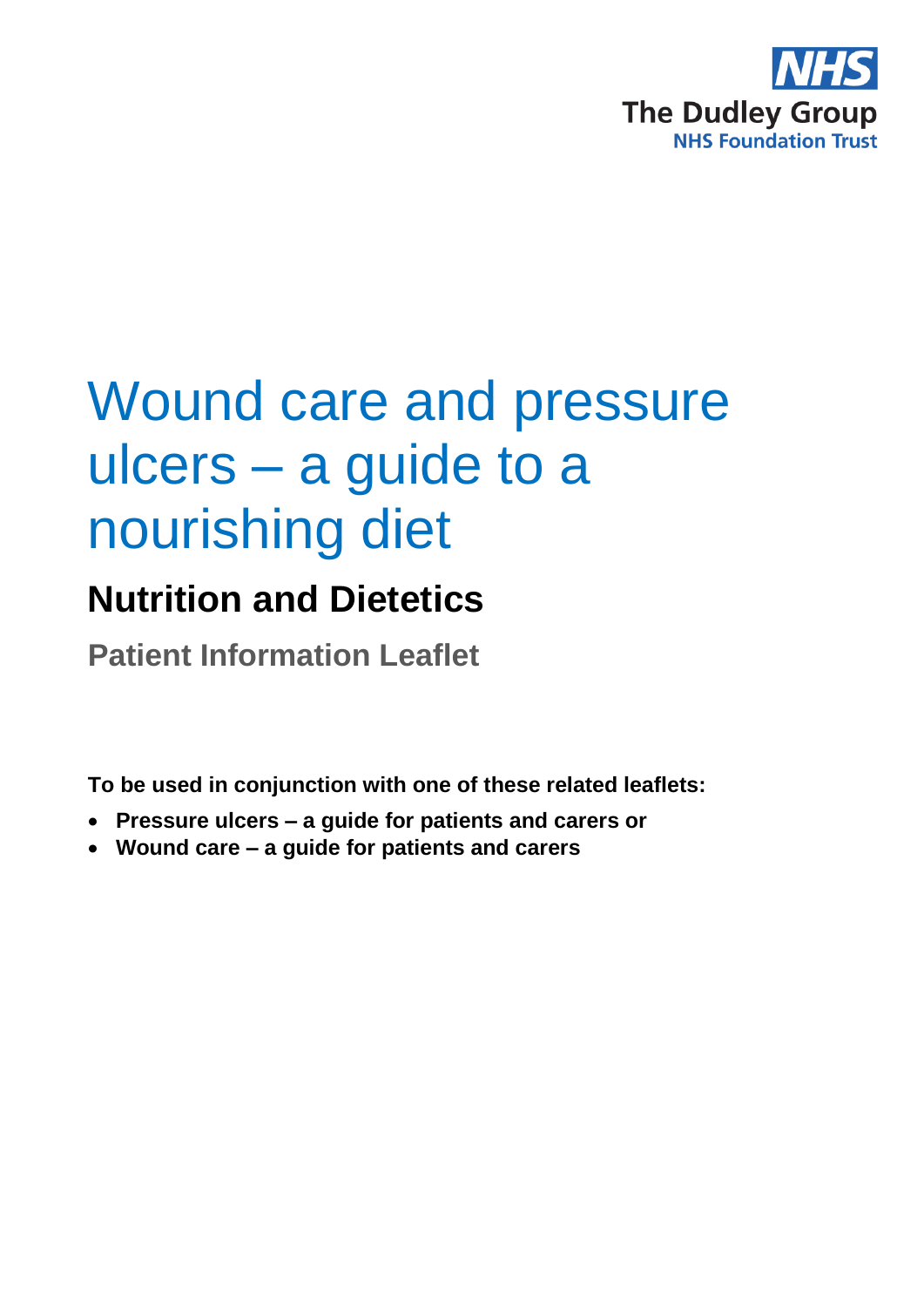# **Introduction**

If you have a wound or pressure ulcer, it is important that you have a balanced diet to help your skin heal well and to reduce the risk of developing further pressure ulcers. This leaflet contains information on what to eat and drink to help your skin heal.

# **Which types of food and drink will help my skin heal?**

Some nutrients are particularly important in helping your skin to heal:

| <b>Nutrient</b>  | <b>Good sources</b>                                                                                                                                                                                                                                                                                                                                                              |
|------------------|----------------------------------------------------------------------------------------------------------------------------------------------------------------------------------------------------------------------------------------------------------------------------------------------------------------------------------------------------------------------------------|
| <b>Protein</b>   | Meat, fish, eggs, beans, pulses, nuts, seeds and dairy<br>products (milk, cheese, yoghurt).                                                                                                                                                                                                                                                                                      |
| <b>Iron</b>      | <b>Meat, fish and alternatives</b> – meat (especially beef and<br>offal), fish, eggs, beans, lentils and nuts.                                                                                                                                                                                                                                                                   |
|                  | <b>Vegetables</b> – dark green leafy vegetables (broccoli, spring<br>greens, spinach, kale), okra, karela (bitter gourd) and leeks.                                                                                                                                                                                                                                              |
|                  | <b>Fruit</b> – dried fruit (prunes, figs, apricots).                                                                                                                                                                                                                                                                                                                             |
|                  | <b>Other</b> – fortified breakfast cereals, yeast extract.                                                                                                                                                                                                                                                                                                                       |
| <b>Zinc</b>      | <b>Meat, fish and alternatives</b> – meat (especially beef, lamb,<br>offal), crab, shellfish, dairy products, eggs and nuts.                                                                                                                                                                                                                                                     |
|                  | <b>Vegetables</b> – leafy green vegetables and root vegetables<br>(such as carrots, onions and radishes).                                                                                                                                                                                                                                                                        |
|                  | <b>Other</b> – wholemeal bread and fortified breakfast cereals.                                                                                                                                                                                                                                                                                                                  |
| <b>Vitamin C</b> | <b>Vegetables</b> – red and green bell peppers and chilli peppers,<br>broccoli, brussel sprouts, mangetout, peas, cabbage, spring<br>greens, cauliflower, kale, watercress, karela (bitter gourd).<br>Potatoes, plantain and sweet potato are moderately high in<br>vitamin C and can be a good source, if you eat them<br>regularly or in quite large amounts.                  |
|                  | Fruit - oranges, strawberries, blackcurrants, kiwi fruit,<br>mango and guava.                                                                                                                                                                                                                                                                                                    |
|                  | <b>Drinks and juices</b> – drink a small glass of orange juice<br>every day. Alternatively, choose certain brands of drinks that<br>are naturally high or fortified with vitamin C (e.g. Ribena,<br>Ocean Spray Cranberry Classic Juice Drink (not the light<br>version), Horlicks, Ovaltine, Nesquik, Vimto – check the<br>labels of other brands/varieties as content varies). |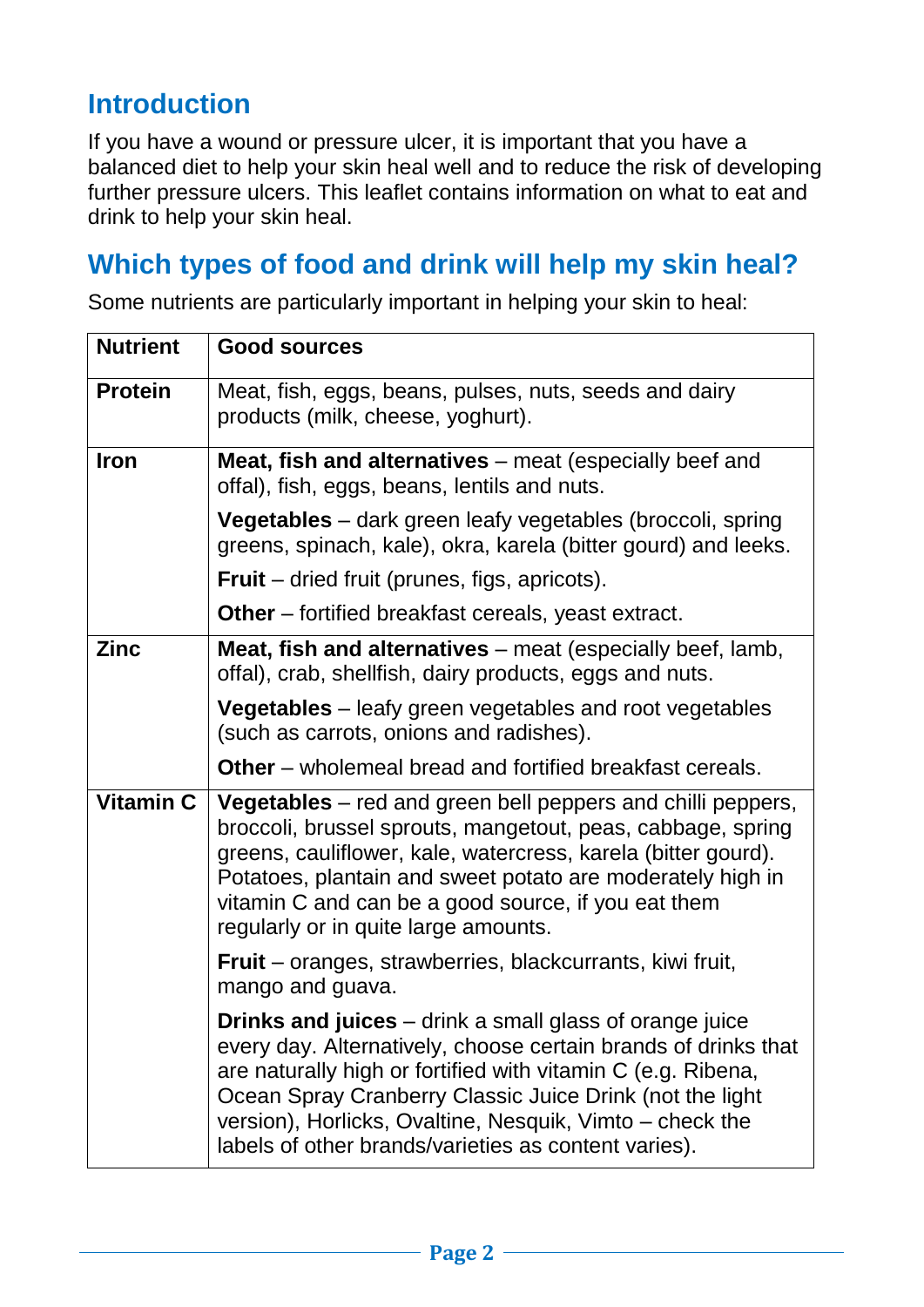# **General tips if you have a wound or pressure ulcer**

- Aim to drink at least six to eight cups (1,500 to 2,000ml) of fluid every day. Ideally one pint (approximately 600ml) of this should be milk or fortified milk. It is also important to drink plenty as this helps to prevent your skin from becoming dry and fragile. Being well hydrated will mean your skin is able to heal well and is less likely to be damaged.
- Consider taking a daily multivitamin and mineral supplement you can buy these from a supermarket, pharmacy or health food shop.
- Try to serve meals with vegetables and/or salad, especially those mentioned in the table of good sources.

# **Meal ideas**

#### **Breakfast**

- Bowl of cereal or porridge with milk or fortified milk.
- Toast, crumpets or muffins with peanut butter or egg (poached, boiled, scrambled or fried).
- Bacon, sausage and/or egg sandwich or cooked breakfast.

#### **Light and main meals**

- Sandwiches with meat, corned beef, chicken, tuna, salmon, egg or cheese with salad and tomatoes.
- Omelette with extra cheese or ham with red peppers, tomatoes or baked beans.
- Toast with cheese, baked beans, egg, pilchards, sardines, bacon or sausage.
- Macaroni cheese, cauliflower cheese try adding extra grated cheese.
- Jacket potato with butter and cheese and beans, cheese or tuna mayonnaise.
- Corned beef hash, cheese and potato pie, quiche, cottage pie, lasagne, fish pie, beef chilli with red kidney beans.
- Meat, chicken, fish or vegetarian alternative with cheese sauce and potatoes.
- Curries, stews or soups containing meat, fish, pulses or nuts and vegetables. If you prefer to have vegetables or salad separately, consider serving these alongside the main dish.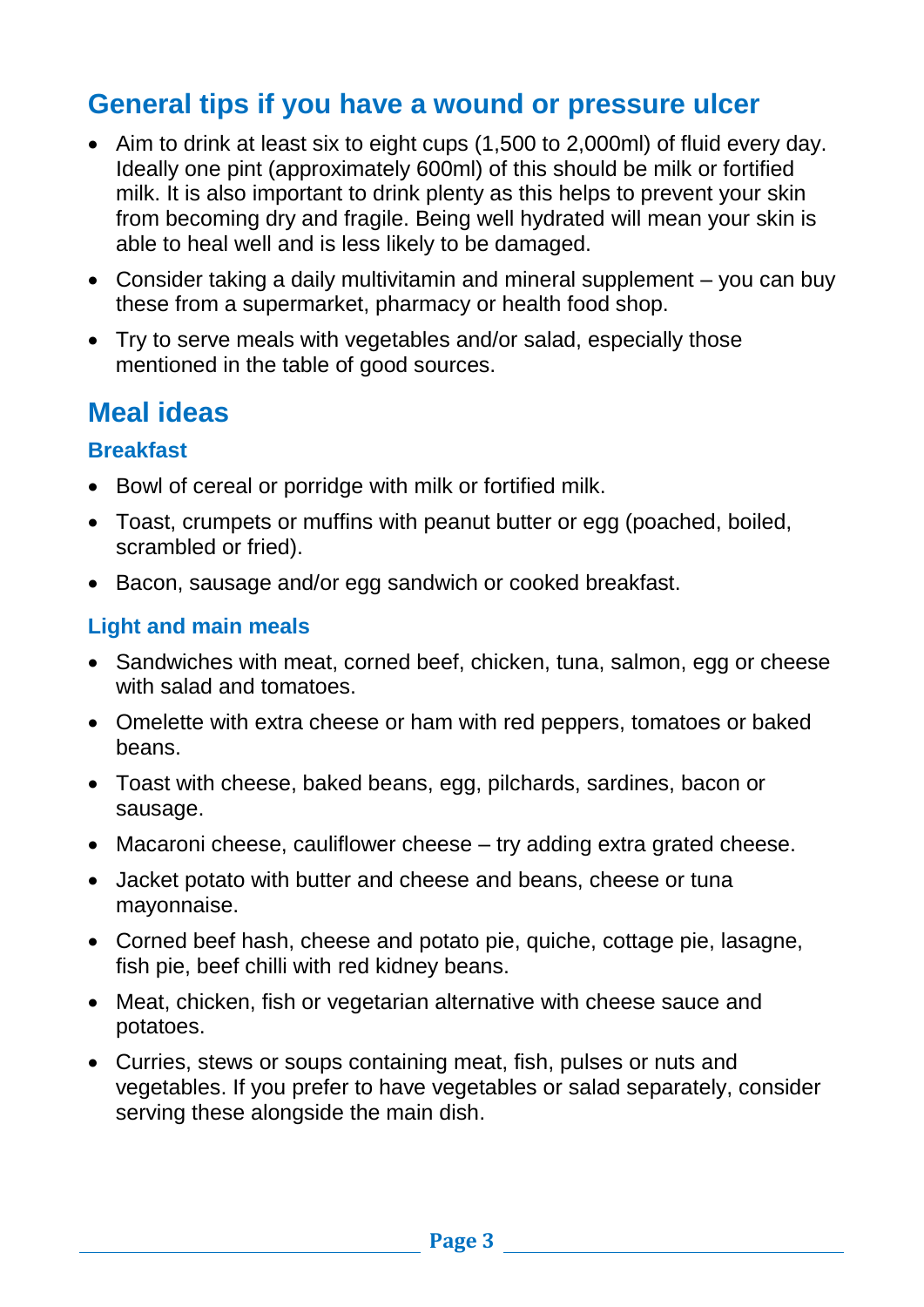## **Puddings**

- Trifle
- Yoghurt
- Rice or other milk-based pudding, kheer
- Custard
- Milk jelly
- Fromage frais
- Egg custard
- Sponge pudding and custard
- Fruit crumble and custard

### **Nourishing drinks and snacks**

- Milky drinks such as coffee, chai tea, malted drinks or hot chocolate.
- Milkshake, lassi (traditional Asian yoghurt-based drink).
- A small piece of cheese with or without buttered crackers or cheese biscuits.
- Nuts (plain, salted, roasted or nut butter e.g. peanut butter on toast).
- Dried fruit e.g. apricots, prunes, figs.

# **What if I have a small appetite?**

#### **Suggestions for enriching drinks and snacks to add more protein**

As well as following the meal ideas in this leaflet, there are ways of increasing your protein intake without you having to increase the amount of food that you eat:

- Fortified milk can be made by adding four heaped tablespoons (about 50g) of dried skimmed milk powder to one pint of milk. This can be used in drinks, on cereal, in custard and rice pudding, and in cheese sauce.
- Add grated cheese to mashed potato, soups, omelettes, scrambled eggs, baked beans or tinned spaghetti.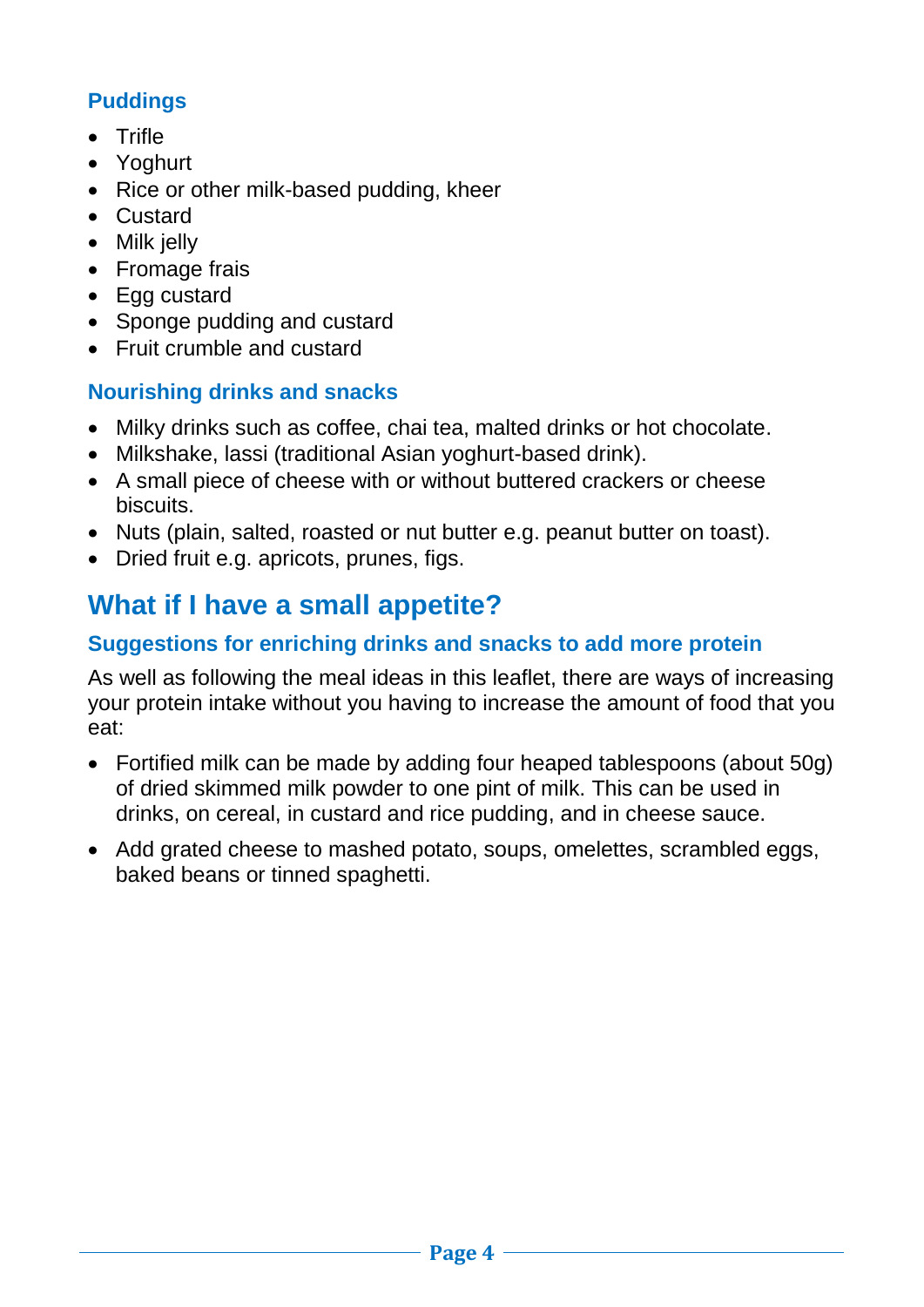#### **Suggestions for adding extra calories if you need to gain weight**

It is also important to ensure that you get plenty of calories (energy) from your diet by including food and drinks that are high in calories:

- Choose:
	- o Whole milk rather than skimmed or semi-skimmed all types of milk contain the same amount of protein.
	- o Homemade high calorie milkshakes can be made as follows:

60ml double cream (four tablespoons)

180ml whole milk (six tablespoons)

Two small scoops of ice-cream

Six level tablespoons of skimmed milk powder

Makes two milkshakes providing 350kcals/14g protein each.

- o Full fat versions of other dairy products such as yoghurts and cheese.
- Use plenty of butter or full fat margarine on bread, toast and crackers.
- Be generous with oil, butter or ghee when cooking.

#### **General tips if you have a small appetite**

- Have drinks after meals, rather than before or with meals.
- Eat every two to three hours. Aim to have three small meals plus two to three nourishing snacks in between.

# **What about supplement drinks?**

If you have been prescribed supplement drinks, try to drink them as advised – they will really help your wound to heal.

Alternatively, if you are not eating well, you can purchase 'over the counter' supplement drinks such as Complan, AYMES and Meritene. These are available from pharmacies and some supermarkets. They should be taken once or twice daily in between meals and **not** as a meal replacement.

# **What if I am still concerned?**

If you are following this advice but are still concerned about your wound or pressure ulcer, or you are losing weight, please speak to your GP, district nurse or dietitian (if you are seeing one).